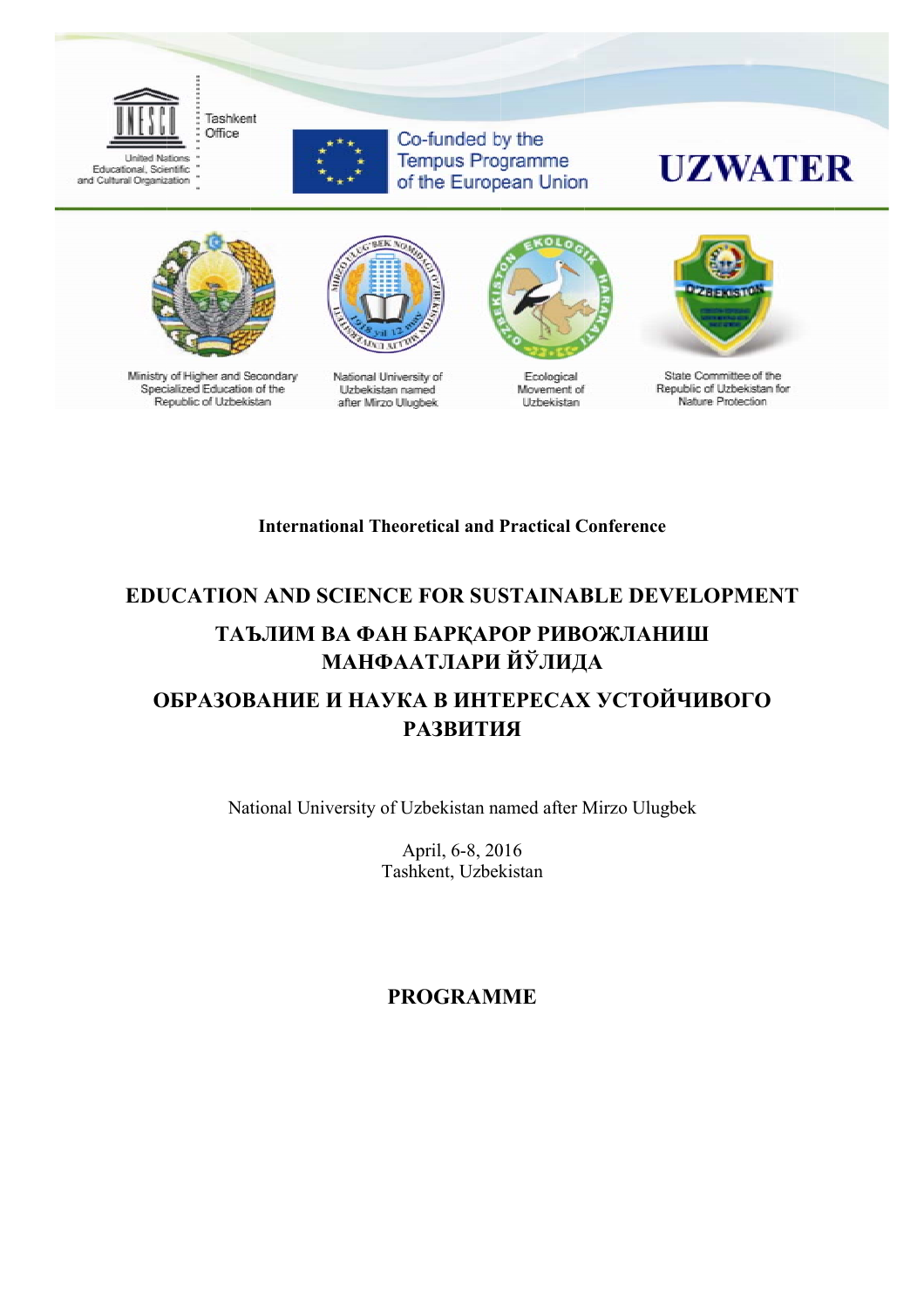## **4th -5th of April, 2016**

|                                                                                | Arrival, hotel delivery.                                                                                                                                                                                                     |  |
|--------------------------------------------------------------------------------|------------------------------------------------------------------------------------------------------------------------------------------------------------------------------------------------------------------------------|--|
| 1 <sup>st</sup> Day, 6 <sup>th</sup> of April, 2016 \ Faculty of Physics, NUUz |                                                                                                                                                                                                                              |  |
| $9:00 - 9:30$                                                                  | Registration, posters placement                                                                                                                                                                                              |  |
| $9:30 - 10:00$                                                                 | Opening ceremony, welcome speeches                                                                                                                                                                                           |  |
|                                                                                | Rector of the National University of Uzbekistan named after Mirzo Ulugbek,<br><b>Prof. Shukhrat SIROJIDDINOV</b>                                                                                                             |  |
|                                                                                | Deputy Minister of Higher and Secondary Specialized Education of RUz,<br>Mr. Botir USMANOV                                                                                                                                   |  |
|                                                                                | Head of the Delegation of the European Union to the Republic of Uzbekistan<br><b>H.E Yuri STERK</b>                                                                                                                          |  |
|                                                                                | Head of UNESCO Representative in Uzbekistan,<br>Mrs. Krista PIKKAT                                                                                                                                                           |  |
|                                                                                | Chairman of Executive Committee of Ecological Movement of Uzbekistan,<br>Vice-speaker of Parliament,<br>Mr. Bory ALIKHANOV                                                                                                   |  |
| $10:00 - 11:00$                                                                | <b>Plenary Session: Education and Science for sustainable Development</b>                                                                                                                                                    |  |
| $10:00 - 10:20$                                                                | Prof. Abdukadir ERGASHEV (UNESCO Adviser; Urgench State University)<br>UN Sustainable Development concept as world-outlook and its importance for<br>future generations                                                      |  |
| $10:20 - 10:40$                                                                | Lars RYDÉN (UZWATER project; Uppsala University, Uppsala, Sweden)<br>Education for sustainable development, ESD, a challenge for academic teachers                                                                           |  |
| $10:40 - 11:00$                                                                | Linas KLIUČININKAS (UZWATER project; Kaunas University of Technology,<br>Lithuania)<br><b>UZWATER Tempus project - Master program in environmental science and</b><br>sustainable development with focus on water management |  |
| $11:00 - 11:30$                                                                | Coffee-break                                                                                                                                                                                                                 |  |
| $11:30 - 13:00$                                                                | <b>Special Session: UN Report on World Water Resources</b><br>Moderator: Mrs. Krista PIKKAT (UNESCO Representative in Uzbekistan)                                                                                            |  |
| $11:30 - 11:40$                                                                | Opening                                                                                                                                                                                                                      |  |
|                                                                                | Mrs. Krista PIKKAT (UNESCO Representative in Uzbekistan)<br>Mr. Riccardo MANARA (Embassy of Italy in Uzbekistan)                                                                                                             |  |
| $11:40 - 12:10$                                                                | Mrs. Dinara Ziganshina (SIC ICWC of Central Asia)<br>Presentation of UN Report WWDR 2016. «Water and jobs»                                                                                                                   |  |
| $12:10 - 13:00$                                                                | Discussion                                                                                                                                                                                                                   |  |
| $13:00 - 13:30$                                                                | Common photo                                                                                                                                                                                                                 |  |
| $13:30 - 14:30$                                                                | Lunch                                                                                                                                                                                                                        |  |
| $14:30 - 17:30$                                                                | Session 1. Water resources and sustainable development<br>Chairman: Azamat AZIZOV (NUUz, Uzbekistan)                                                                                                                         |  |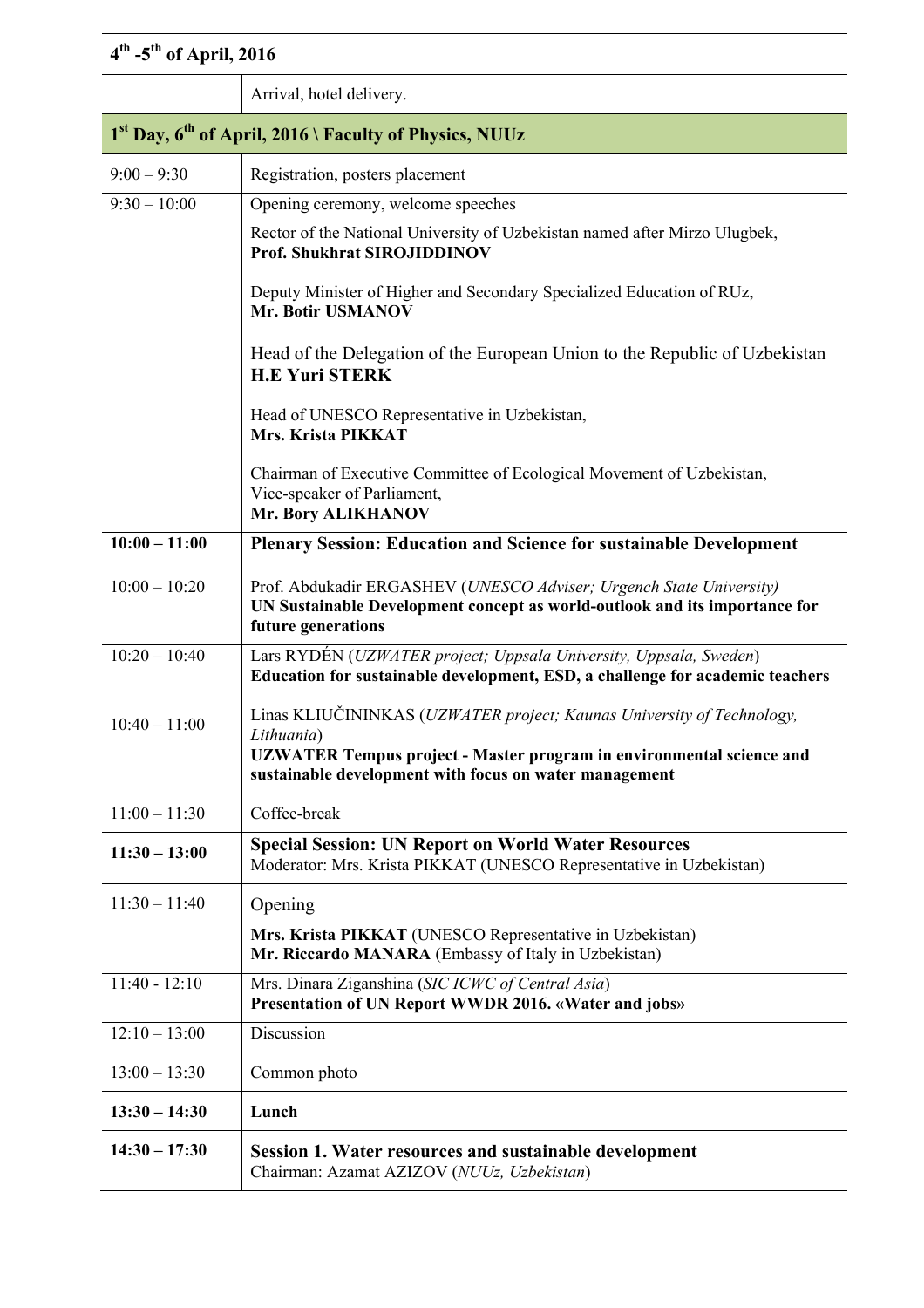| $14:30 - 14:45$                              | Fazliddin KHIKMATOV (NUUz, Faculty of Geology and Geography, Uzbekistan)<br>Water resources of Aral Sea basin; protection and rational use                                                                                                                                  |
|----------------------------------------------|-----------------------------------------------------------------------------------------------------------------------------------------------------------------------------------------------------------------------------------------------------------------------------|
| $14:50 - 15:05$                              | Inna RUDENKO (Urgench State University, Uzbekistan)<br>Sustainable Development in rural Uzbekistan through Education, Science and<br><b>Beyond</b>                                                                                                                          |
| $15:10 - 15:25$                              | Józef MOSIEJ (Warsaw University of Life Sciences- SGGW, Poland)<br>Indicators of sustainable rural water management in arid zone condition                                                                                                                                  |
| $15:30 - 16:00$                              | Coffee-break                                                                                                                                                                                                                                                                |
| $16:00 - 16:15$                              | Marina VOROBYOVA (Central Asian regional network on capacity building in<br>water resources, Kazakhstan)<br>Study of educational potential in sphere of water resources                                                                                                     |
| $16:20 - 16:35$                              | Farhod AHROROV (Samarkand Agricultural Institute, Uzbekistan)<br>Water conflict threats to sustainability in Central Asia                                                                                                                                                   |
| $16:40 - 17:00$                              | Edgar KLOSE (Maerkish Institute for promotion of Technology and Innovation<br>(MITI), Germany)<br>The Development of Nature as Model and Scale to Sustainable Development                                                                                                   |
| $17:00 - 17:30$                              | Discussion<br>Summing up of the Session                                                                                                                                                                                                                                     |
| $17:30 - 18:00$                              | Poster presentations                                                                                                                                                                                                                                                        |
|                                              | 2 <sup>nd</sup> Day. 7 <sup>th</sup> of April, 2016 (parallel sessions: 2 and 3 in the morning, 4 and 5 afternoon)                                                                                                                                                          |
| $10:00 - 14:00$                              |                                                                                                                                                                                                                                                                             |
| Faculty of<br>Physics, Small<br>lecture hall | $2nd$ Session. Theoretical and practical researches for development<br>Chairman: Abdukadir ERGASHEV (Urgench State University, Uzbekistan)                                                                                                                                  |
| $10:00 - 10:15$                              | Nilufar AVAZOVA (International Institute of solar energy, Uzbekistan)<br>Prospects of solar-combustive power stations development in the Republic of<br><b>Uzbekistan</b>                                                                                                   |
| $10:20 - 10:35$                              | Shakhlo TURDIKULOVA (Center of High Technologies, Uzbekistan)<br>Innovative researches of CHT in the field of biotechnology for public health                                                                                                                               |
| $10:40 - 10:55$                              | Khamid NIKADAMBAEV (Tashkent Beekeepers Society)<br>Apiculture development in Uzbekistan                                                                                                                                                                                    |
| $11:00 - 11:30$                              | Coffee-break                                                                                                                                                                                                                                                                |
| $11:30 - 11:45$                              | Gulnara DJUMANIYAZOVA (Institute of Microbiology of Academy of Science RUz)<br>Microbe biotechnologies for improvement of soil fertility and rising of crop yield                                                                                                           |
| $11:50 - 12:05$                              | Lyudmila ZAYNITDINOVA (Institute of Microbiology of Academy of Science RUz)<br>High-performance technology for organic waste processing into biogas and<br>fertilizers                                                                                                      |
| $12:10 - 12:25$                              | Jutta PAPENBROCK (Leibniz University Hannover, Germany)<br>Multipurpose halophytic plant species: Source of valuable secondary compounds<br>and substrates for biogas production cultivated with different concentrations of<br>sodium chloride under hydroponic conditions |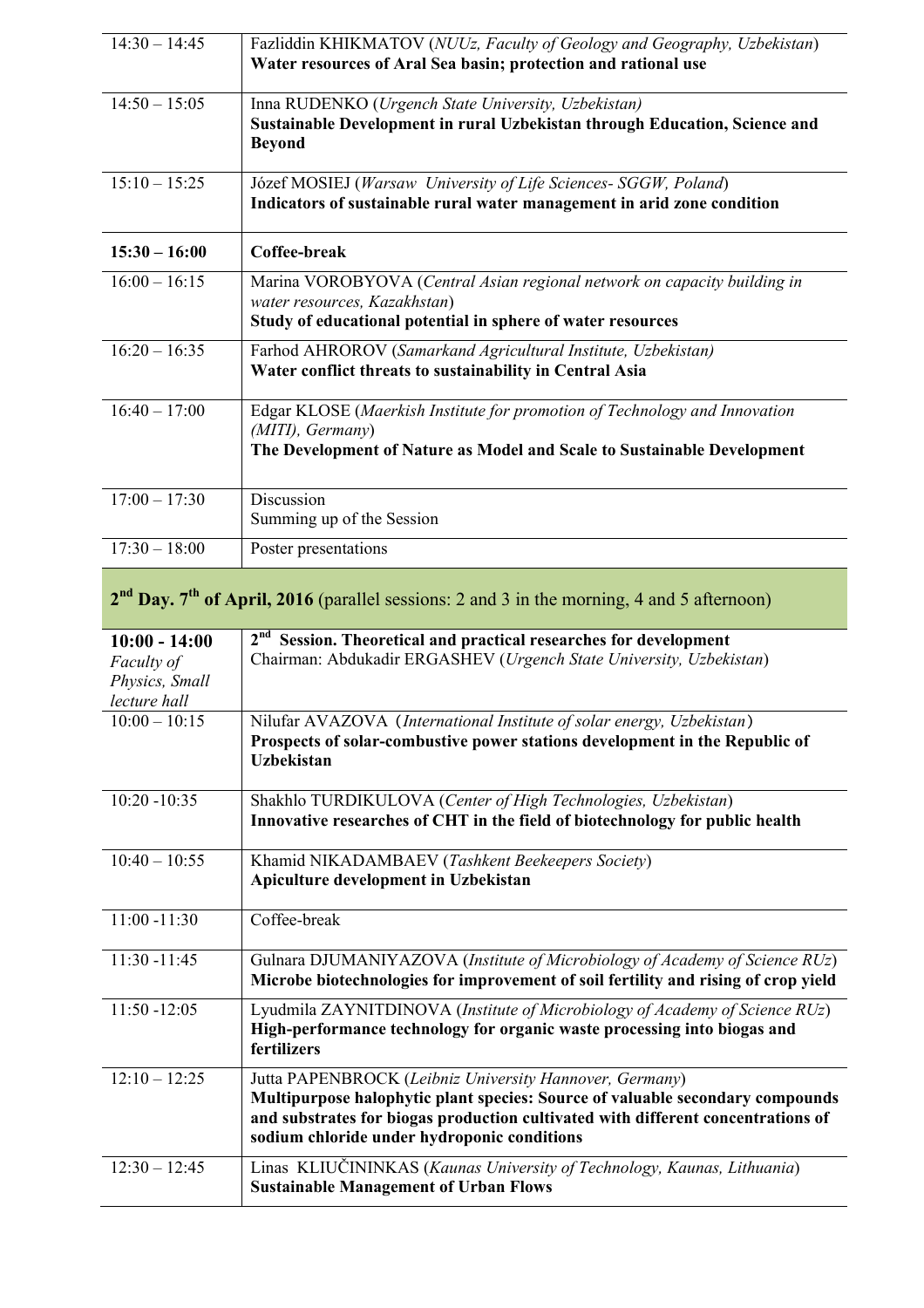| $12:50 - 13:05$                                               | Lyubov SHAPOVALOVA (Tashkent Research Institute «VODGEO»)<br>Waste water toxicity level measurement for maintenance of stable work of city<br>waste water biological treatment systems        |
|---------------------------------------------------------------|-----------------------------------------------------------------------------------------------------------------------------------------------------------------------------------------------|
| $13:10 - 13:25$                                               | Elmir CHEMBARISOV (Research institute of irrigation and water problems at<br>TIIM)<br>Some modern aspect of water resources management in Uzbekistan for<br>sustainable development           |
| $13:30 - 14:00$                                               | <b>Discussion</b><br>Summing up of the Session                                                                                                                                                |
| $10:00 - 14:00$<br>Faculty of<br>Physics, Big<br>lecture hall | 3 <sup>d</sup> Session. Education for Sustainable Development<br>Chairman: Yakutkhon MAMATOVA (NUUz)                                                                                          |
| $10:00 - 10:15$                                               | Māris KĻAVIŅŠ (University of Latvia, Latvia)<br>Climate change and education from perspective of sustainable development                                                                      |
| $10:20 - 10:35$                                               | Vera MUKHAMEDJANOVA (Institute for professional development of pedagogical<br>staff on Samarkand region)<br>Towards professional competency of teacher for growing up of individual           |
| $10:40 - 10:55$                                               | Dilara SHARIPOVA (Tashkent State Pedagogical University named after Nizamy)<br>Health-saving education – important factor for growing up healthy generation                                   |
| $11:00 - 11:30$                                               | Coffee-break                                                                                                                                                                                  |
| $11:30 - 11:45$                                               | Saidakhror GULAMOV (Center of statistic researches and professional development<br>of State Committee of statistics of RUz)<br>External factors which determine quality of lifelong education |
| $11:50 - 12:05$                                               | Sanjarbek DAVLETOV (Urgench State University)<br>Importance of historical knowledge for achievement of sustainable development<br>goals                                                       |
| $12:10 - 12:25$                                               | Yakutkhon MAMATOVA (NUUz)<br>Ecological journalism of Uzbekistan: evolution, structure and current tasks                                                                                      |
| $12:30 - 12:45$                                               | Elena TSAY (Kazakh-German University in Almaty, Kazakhstan)<br><b>Central-Asian Youth Parliament for Water (CAYPW)</b>                                                                        |
| $12:50 - 13:05$                                               | Beruniy ALIMOV (NUUz)<br><b>Modern Aspects of Teaching Broadcast Journalism</b>                                                                                                               |
| $13:10 - 13:25$                                               | Jeanam PARK (Faculty of Inha University in Tashkent)<br>Geometric Proportions for the great pyramid of Khufu and the Ahmose papyrus<br>No. 50                                                 |
| $13:30 - 13:45$                                               | KARAMYAN Marietta (NUUz)<br>The role of health education in health promotion                                                                                                                  |
| $13:50 - 14:00$                                               | Discussion<br>Summing up of the Session                                                                                                                                                       |
| $14:00 - 15:00$                                               | Lunch                                                                                                                                                                                         |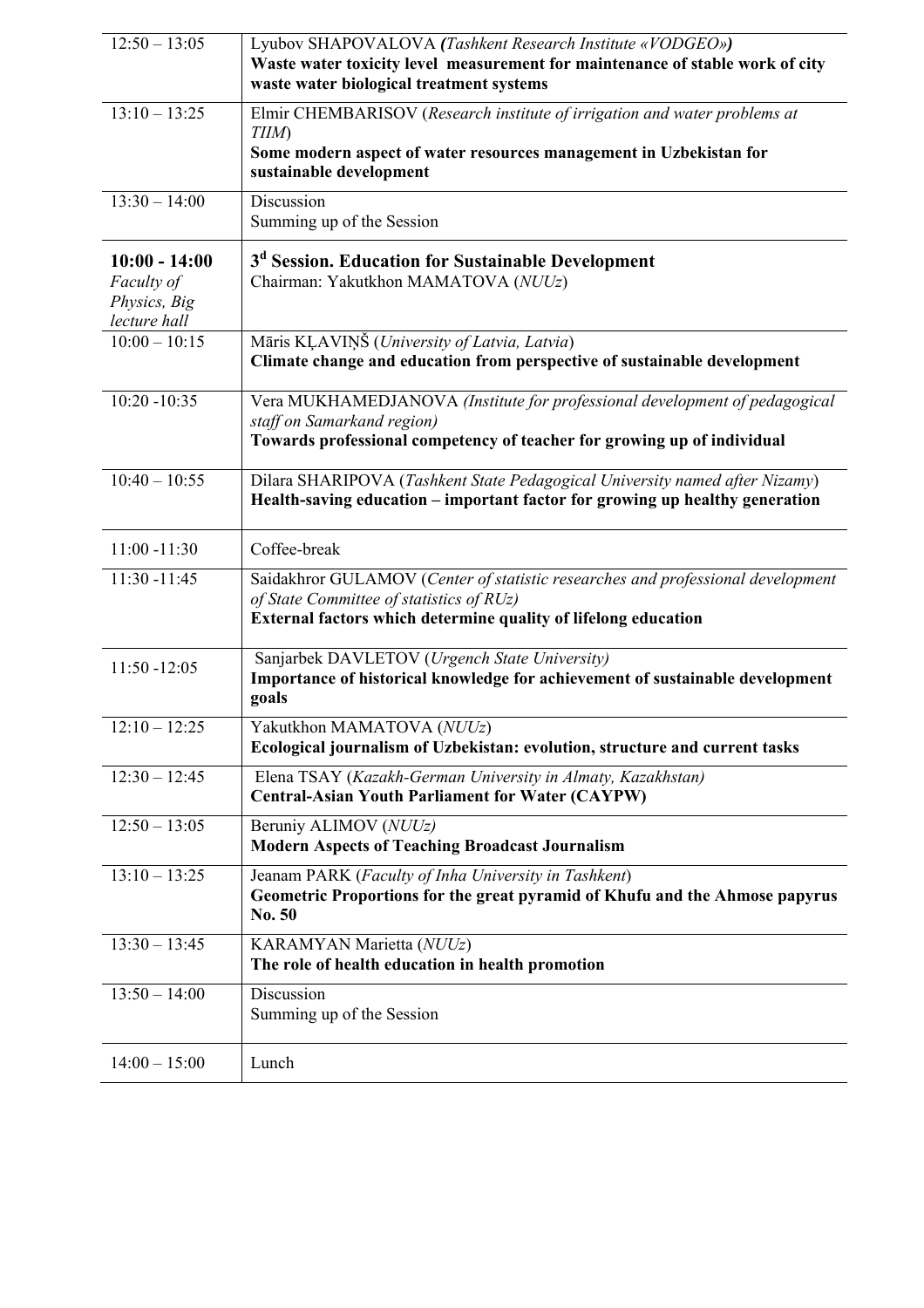| $15:00 - 18:00$              | 4 <sup>th</sup> Session. Round Table "Perspectives of an education and science                |
|------------------------------|-----------------------------------------------------------------------------------------------|
| Faculty of                   | development in Uzbekistan"                                                                    |
| Physics, room                | Organized jointly with deputy group of Ecological Movement of                                 |
| 122                          | <b>Uzbekistan</b>                                                                             |
|                              | Chairman: Damir TALIPOV (NUUz)                                                                |
|                              | Chairman: Sergey SAMOYLOV (Ecological Movement of Uzbekistan)                                 |
|                              |                                                                                               |
| $15:00 - 16:00$              | Alisher MUMINOV (NUUz)                                                                        |
|                              | Education System in Uzbekistan: quality and quantity indices of reforming                     |
|                              |                                                                                               |
|                              | Damir TALIPOV (NUUz)                                                                          |
|                              | Towards modernization of curricula for High Education System of the Republic<br>of Uzbekistan |
|                              |                                                                                               |
|                              | Saidrasul SANGINOV (Central Council of Ecological Movement of Uzbekistan)                     |
|                              | Activities of Ecological Movement of Uzbekistan in the field of Education for                 |
|                              | sustainable development                                                                       |
|                              |                                                                                               |
|                              | Zukhra KADIROVA (NUUz)                                                                        |
|                              | Role of education and science in sustainable development of society                           |
|                              | Karina GRIGORYANTS (NUUz)                                                                     |
|                              | Consolidation of interdisciplinary relations as a factor of sustainable                       |
|                              | development of science and technologies                                                       |
|                              |                                                                                               |
|                              | Mirakhmadjon RIKHSIBOEV (The center of popularizing and developing foreign                    |
|                              | languages)                                                                                    |
|                              | Today's education system through the eyes of students                                         |
|                              |                                                                                               |
| $16:00 - 16:30$              | Coffee-break                                                                                  |
| $16:30 - 18:00$              | Discussion                                                                                    |
|                              | Summing up of the Session                                                                     |
|                              |                                                                                               |
|                              |                                                                                               |
| $15:00 - 18:00$              | 5 <sup>th</sup> Session. Master-classes "Knowledge through practice"                          |
| (Faculty of                  | Moderator: Saida MUSTAFAEVA                                                                   |
| Physics, National            |                                                                                               |
| Center on ESD,<br>room $126$ |                                                                                               |
|                              | Ruzaniya MUSINA (Consulting Company "InfoCapital Group")                                      |
|                              | How to start? Interactive teaching                                                            |
|                              | Bunyod IGAMBERDIEV (Fergana Technical Institute)                                              |
|                              | <b>Applied physics</b>                                                                        |
|                              | Natalya KAMILOVA (Tashkent)                                                                   |
|                              | Second life of wear rags                                                                      |
|                              | Makhmud KOMILOV (Tashkent)                                                                    |
|                              | <b>Beauty from paper belts</b>                                                                |
|                              |                                                                                               |
| $16:00 - 16:30$              | Coffee-break                                                                                  |
| $18:00 - 18:30$              | General discussion                                                                            |
|                              | Summing up of the ESSD Conference                                                             |
|                              |                                                                                               |